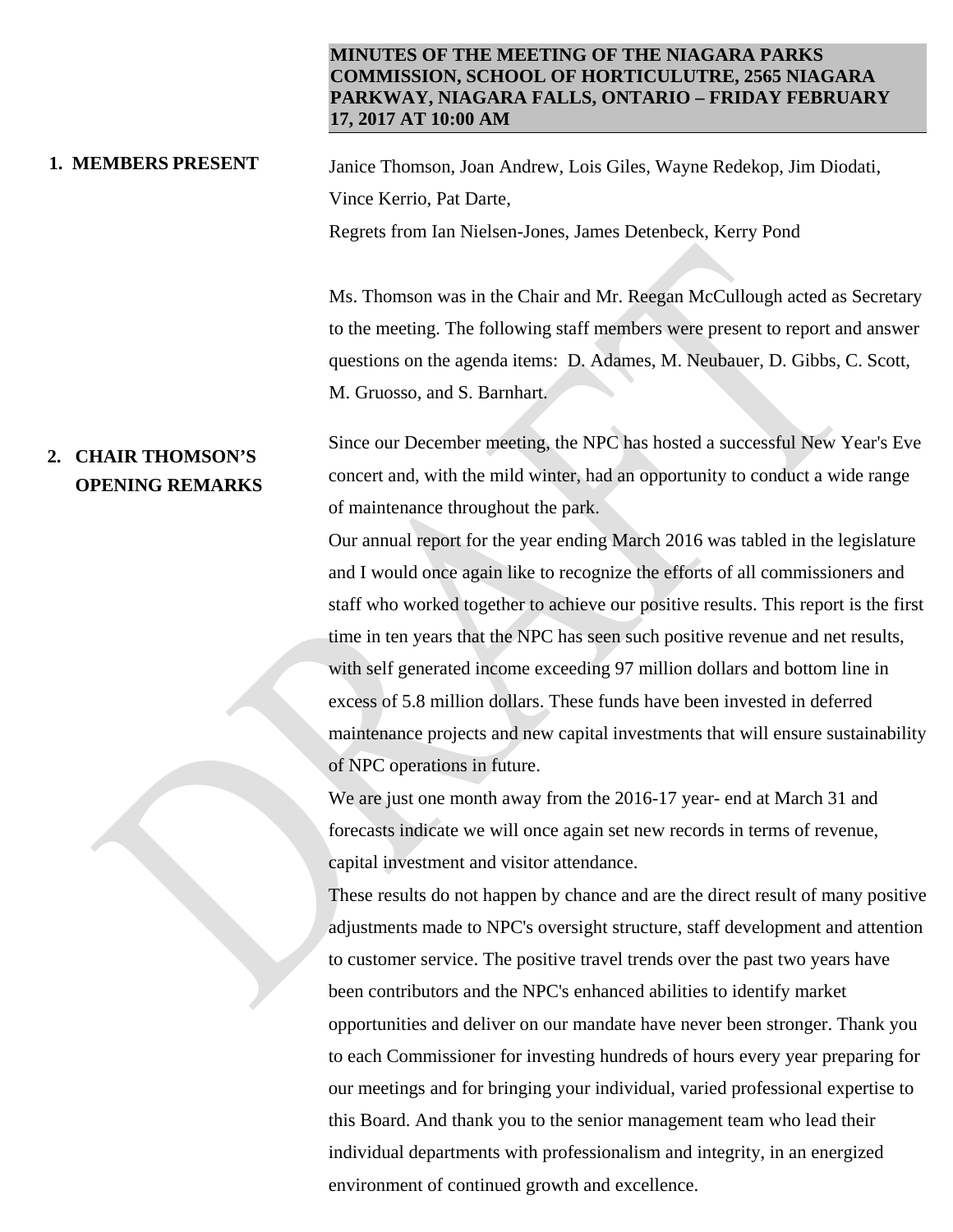|  | The Niagara Parks Commission – Open Session Meeting Minutes, February 17. 2017 |  |  |  |  |
|--|--------------------------------------------------------------------------------|--|--|--|--|
|  |                                                                                |  |  |  |  |

| 2. CONT'D                                    | We have received notification of Chief Scott's retirement date and while we are        |
|----------------------------------------------|----------------------------------------------------------------------------------------|
|                                              | sorry that he is leaving us, we understand his motivation to complete his              |
|                                              | successful, long career of public safety service and we will wish him well in a        |
|                                              | more formal way closer to his retirement date. A search process to appoint our         |
|                                              | next Chief will commence shortly.                                                      |
|                                              | NPC continues to amaze me and there is nothing more refreshing than the annual         |
|                                              | press release in late January indicating that the Spring floral display is open at the |
|                                              | Floral Showhouse. Another season of beautiful floral displays has been launched        |
|                                              | and we invite everyone who needs reassurance that spring is just around the            |
|                                              | corner to stop by the Floral Showhouse.                                                |
|                                              | Thank you to the members of the public who have joined us today. As always, we         |
|                                              | appreciate your continued interest, support and input.                                 |
| <b>3. DECLARATIONS OF</b><br><b>INTEREST</b> | There were no declarations of interest.                                                |
| <b>4. APPROVAL OF AGENDA</b>                 | The agenda was presented for approval                                                  |
|                                              | <b>Moved by: Vice Chair Andrew</b>                                                     |
|                                              | <b>Seconded by: Commissioner Kerrio</b>                                                |
|                                              | That the agenda be approved as presented.                                              |
|                                              | Carried.                                                                               |
|                                              |                                                                                        |
| 5. MINUTES OF                                | The minutes were presented for approval.                                               |
| <b>DECEMBER 16, 2016</b>                     | <b>Moved by: Commissioner Darte</b>                                                    |
|                                              | <b>Seconded by: Vice Chair Andrew</b>                                                  |
|                                              | That the minutes of December 16, 2016 be approved as presented.                        |
|                                              | Carried.                                                                               |
| <b>6. PRESENTATION RE:</b>                   | Chair Thomson introduced Sherman Zavitz, official historian for the City of            |
| <b>FAMOUS VISITORS TO</b>                    | Niagara Falls. Mr. Zavitz presented an interesting collection of stories about         |

 **NIAGARA FALLS**

many famous visitors to Niagara Parks over the years including Charles Dickens, Oscar Wilde and Winston Churchill.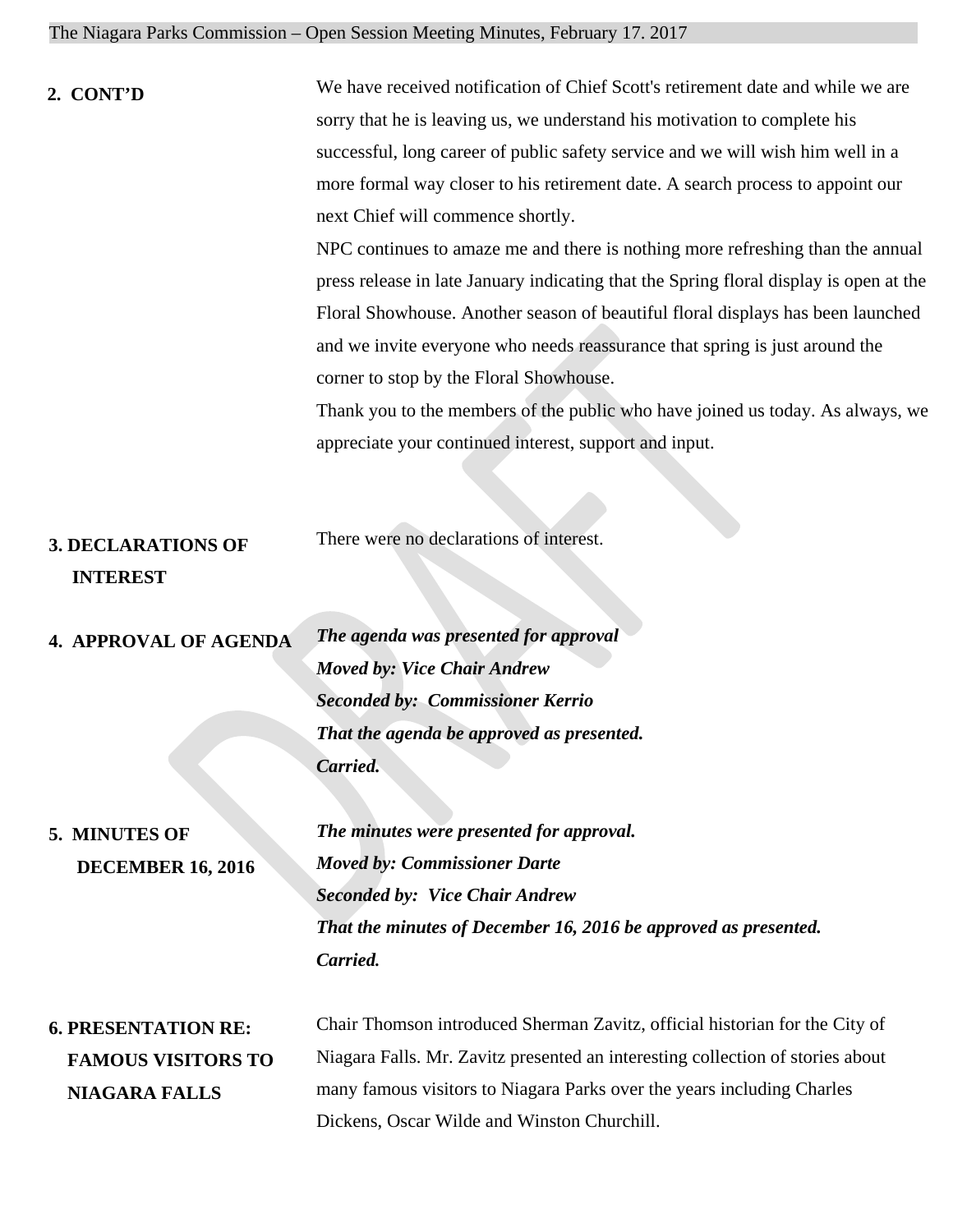## **7. PRESENTATION RE:**

 **GROUP**

 **MACKENZIE PRINTERY NEWSPAPER MUSEUM**  Chair Thomson introduced Mr. Ron Schroder, Chairman of the Mackenzie Printery & Newspaper Museum Group. Mr. Schroder presented interesting facts on Canada's only working printing museum including information on the various press models at the museum available for public demonstration. Mr. Schroder highlighted the cooperative working partnership between NPC staff and the artifacts, materials, maintenance and instruction group at Mackenzie Printery.

**8. BUSINESS HIGHLIGHTS** Mr. McCullough provided an overview of the pre-circulated report. Mr. McCullough spoke of the following items:

- Members of the Heritage team will be assisting with the archives at Oak Hall as they move to a temporary home at Old Fort Erie.
- Culinary Services Managers and Chefs completed menu engineering in January to analyze menus from 2016 for popularity and profitability in preparation for 2017 menus.
- The new 70-foot reach bucket truck replaced our 19-year-old truck and provides an additional 15 feet of reach. The existing bucket will be retained for shared use park wide and as a back-up unit when the new one is in for service.
- The 10-year-old Bandit chipper has reached its replacement life cycle. The current unit has several critical systems which are at a point of soon needing major reconstruction. The new Morbark chipper can process up to a 21-inch diameter log. This is an additional 3 inches of chipping capacity which will help to build on our plan of processing as many trees as we can on site as opposed to hauling unprocessed logs away. This in turn reduces the need to cut material into smaller pieces, handle brush by hand and reduces the time it takes to rake and clean up processing areas.
	- Emerald Ash tree removals and clean up are continuing at Legends on the Niagara and Whirlpool.
	- Agronomy staff recently attended the Ontario Golf Course Superintendents Association conference at the Scotiabank Convention Center. The educational sessions provided training on industry best practices and specialized workshops for optimal turf, playing conditions and environmental initiatives.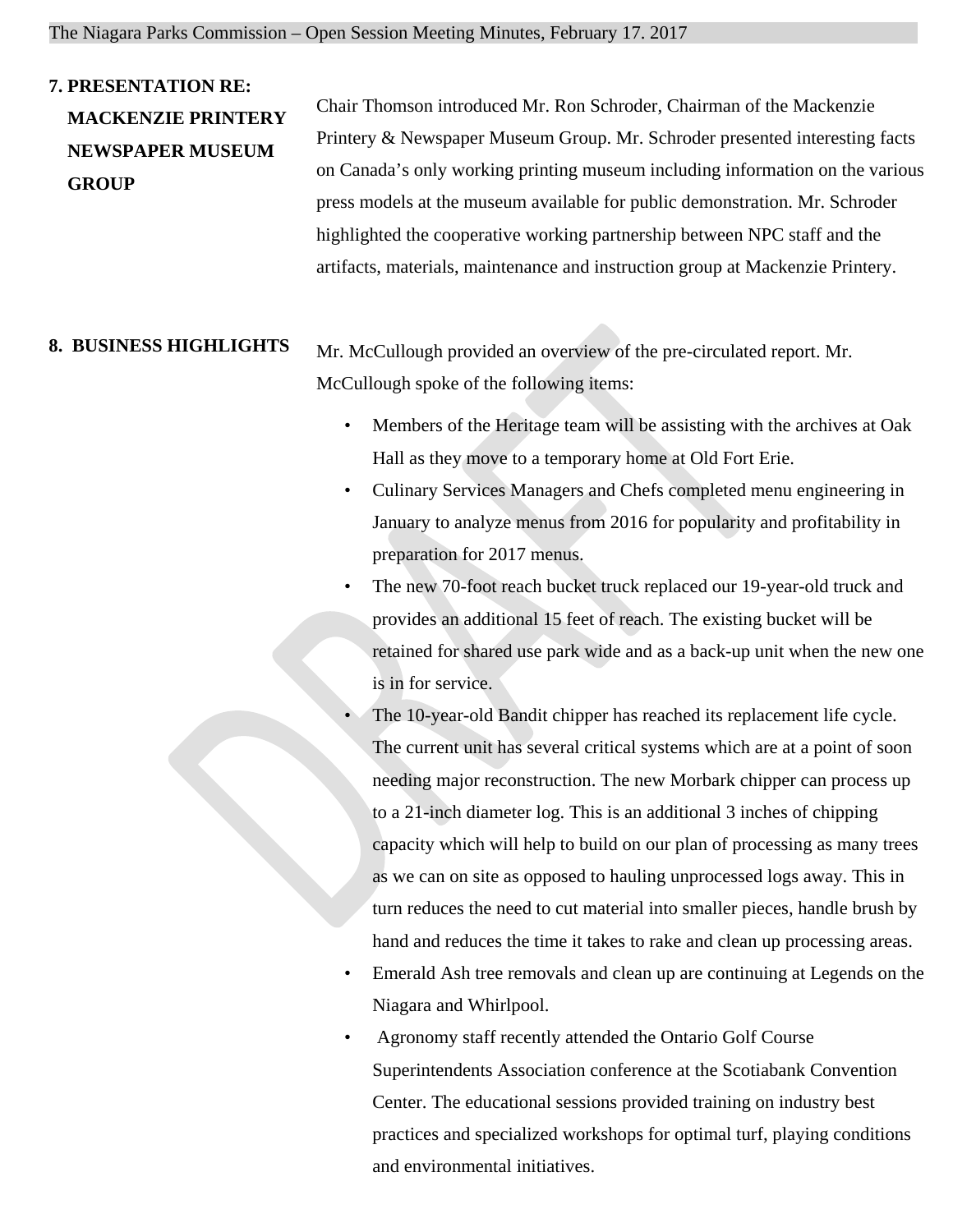## **8. CONT'D**

- Human Resources staff assisted the Parks Department in restructuring of department resources to strengthen the operation and gain efficiencies.
- A Quarterly meeting was held with OPSEU Park Employees.
- Employee Survey Meetings were completed with all departments and the development of action plans is underway.
- Staff attended a number of meetings as part of the Safety Group Advantage Program (SGAP).
- The Laura Secord Homestead was selected by the National Ballet of Canada as one of their '150 Pointes'. A pointe shoe arrived at the Homestead as a part of the Ballet's contribution to Canada 150.
- As a Member of the National Association of Landscape Professionals, the School of Horticulture Assistant Superintendent was invited to represent the NPC School of Horticulture and participate as a Panel Member of the Reaccreditation for SUNY Cobelskill (Cobelskill, NY). The School of Horticulture is the only college in Canada to have its diploma recognized as an accredited four-year Bachelor Degree by members of the National Association of Landscape Professionals. The designation is significant because it increases the awareness and prestige of the School in comparison to other horticulture colleges and universities across North America.
- Continued to implement the Niagara River Coastal Wetland Restoration Project in collaboration with the MNRF. Engineered drawings have been finalized and received. Procurement of a contractor for implementation is underway with work to be completed by March 15, 2017. Letters to adjacent landowners were distributed. NPC Staff met on-site with one landowner to discuss project.
- Sales Staff attended the following:
	- January 14-18 American Bus Association, Cleveland, OH
	- February 1-3 Canadian Society of Association Executives Tête-à-Tête Trade Show, Ottawa, ON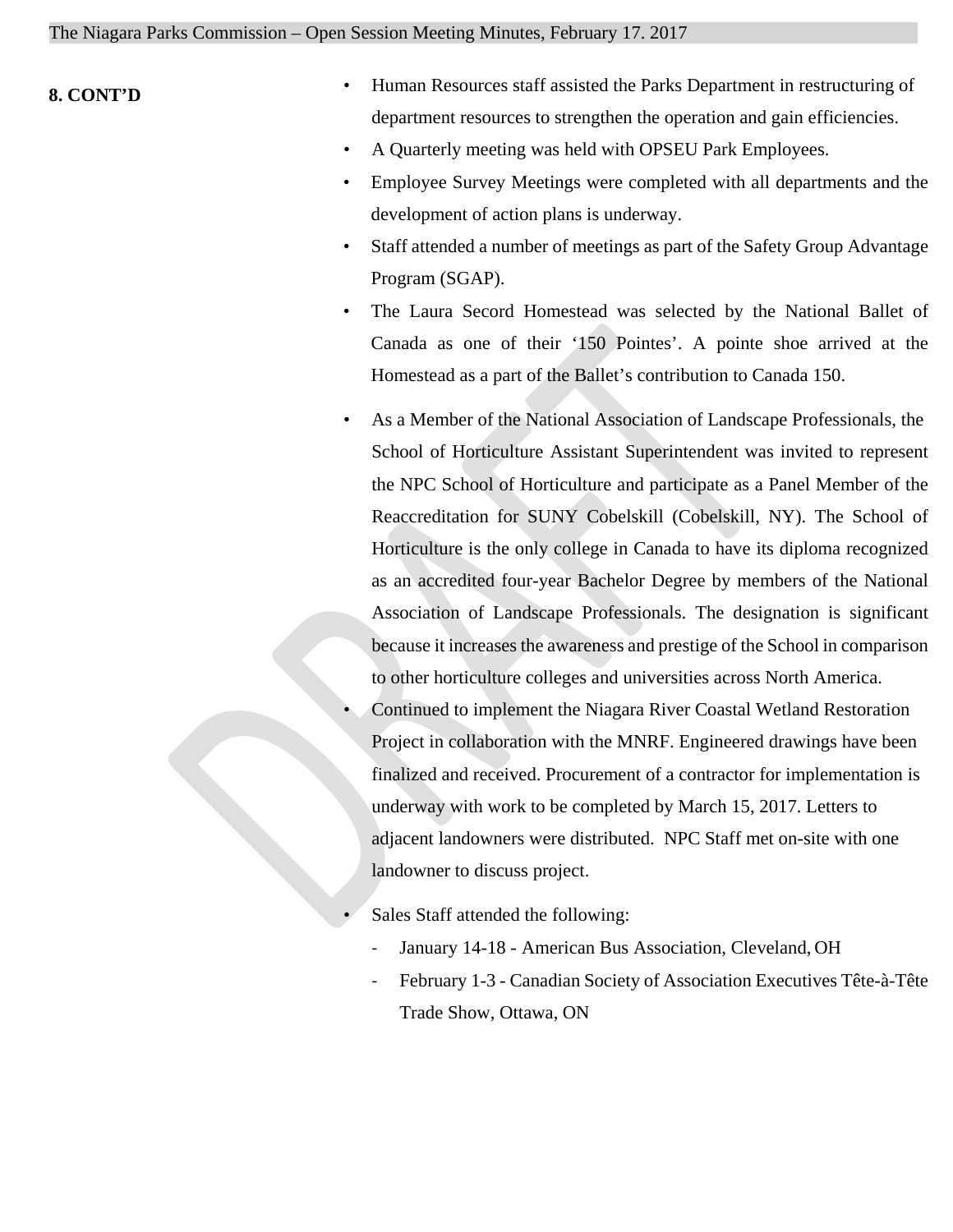- **8. CONT'D** Heritage staff are now working with Past Perfect for artifacts and artwork as well as the introduction of Skype tour previews for teachers.
	- Capital improvements completed at Elements on the Falls restaurant, including new carpet, new kitchen floor and refresh of washrooms. These projects are for Health and Safety, improved image as well as increased seating capacity which will have a positive financial impact.
	- Trail counter data continues to be collected from the Niagara Glen stairs. A total of 5,228 visitors used the trails between December 2016 and January 2017. Total visitation to the Niagara Glen in 2016 was 130,735 compared to 108,844 in 2015 an increase of 20%.
	- The Butterfly Conservatory annual maintenance shutdown was completed on time. Further repair and renovation of upper pathway was completed addressing water drainage.
	- Accessible doors, with appropriate widths and automatic door openers, were installed at the main entrance of the Victoria Park Gift Shop and in Presentation Rooms A and B at the Butterfly Conservatory.
	- Upgrades to Presentation Room B at the Butterfly Conservatory were completed mid-December. The new audio/video system enhances the visitor experience with the highly informative introductory video
	- Work continued on the set up and implementation of the new Payroll/Time and Attendance/Human Resources system. Training sessions were held for Managers and Supervisors from January 9- 24. A number of communications have been issued to staff to keep them informed about the product features and implementation time frames.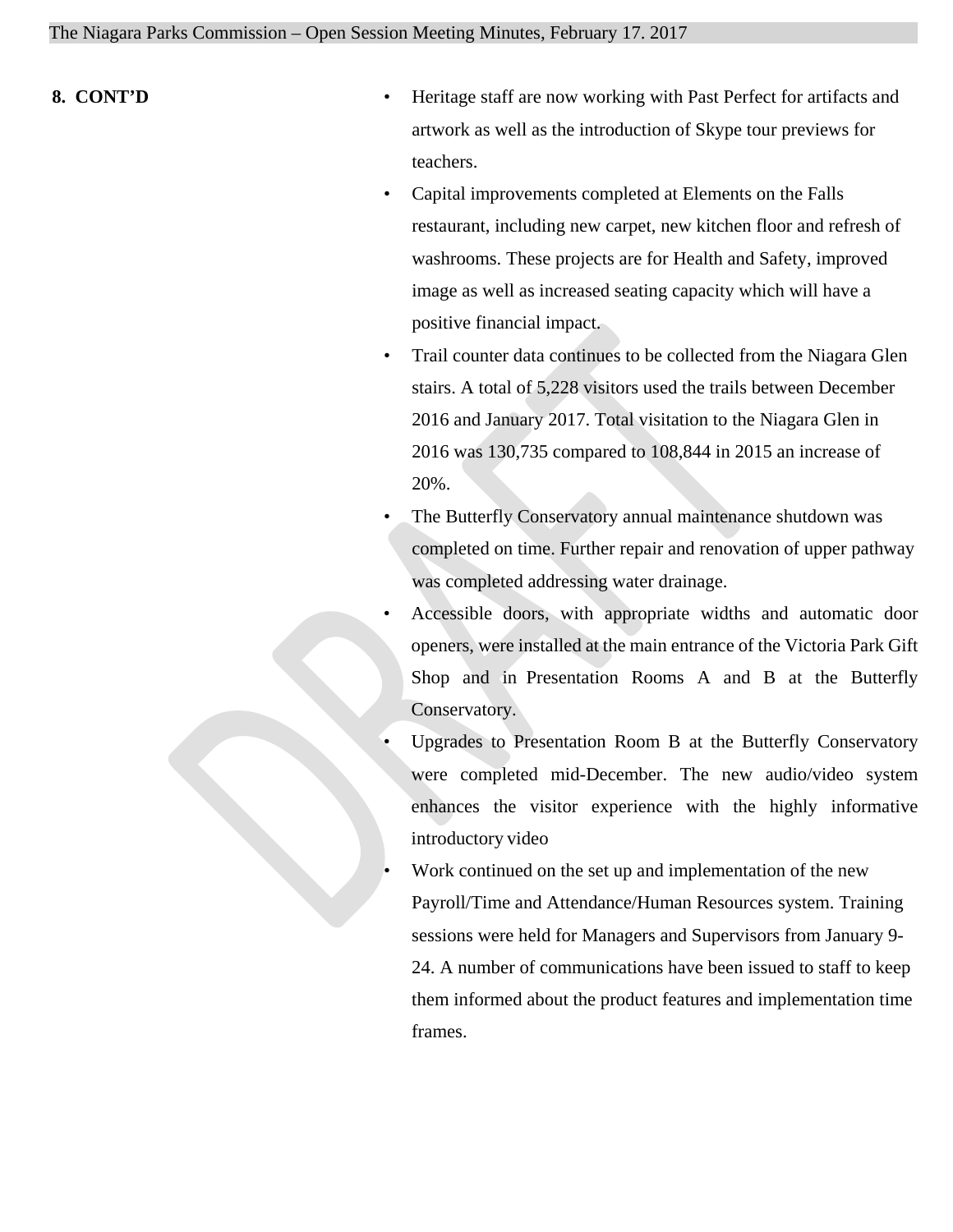- **8. CONT'D** Records and Information Management staff completed initial interviews and records inventories with staff to prepare a functionbased records retention schedule and destruction authority; this policy was approved and lays the groundwork to begin implementing the records management framework into the regular course of business.
	- Work is underway to begin records destruction in those departments where records have been identified as eligible for destruction.
	- Work has begun on EDRMS (Electronic Document and Records Management System) specifications and functional requirements.
	- Two Records Management workshops have been completed in 2017, with aview to delving deeper into the process mapping of each business function for the purposes of creating a classification schema reflective of the work done in each area.
	- Records and Information Management staff removed the archives from the basement of Oak Hall and re-located the material to Old Fort Erie. The material is being inventoried, including a basic preservation assessment.
	- To improve network performance and reliability, 'Cogeco for Business' will be implemented at Old Fort Erie in February. This network improvement will provide larger bandwidth for email, data, building alarms and CCTV surveillance.
	- The School of Horticulture and Butterfly Café have been connected with a short fiber run by repairing an existing conduit between the two sites. This will provide a more reliable network connection to the School of Horticulture and enable the decommissioning of an old set of point to point radios that are no longer supported.
	- NPC's main file server was replaced in February to provide improved access and meet NPC's new server operating system standard of Windows 2012.
	- Overall, Culinary Services continues to record an increase in revenue as compared to budget plan. For January, due to capital improvements, Elements on the Falls restaurant closed from January 9 – 30, 2017 with Queen Victoria Place restaurant open to service pre-booked groups.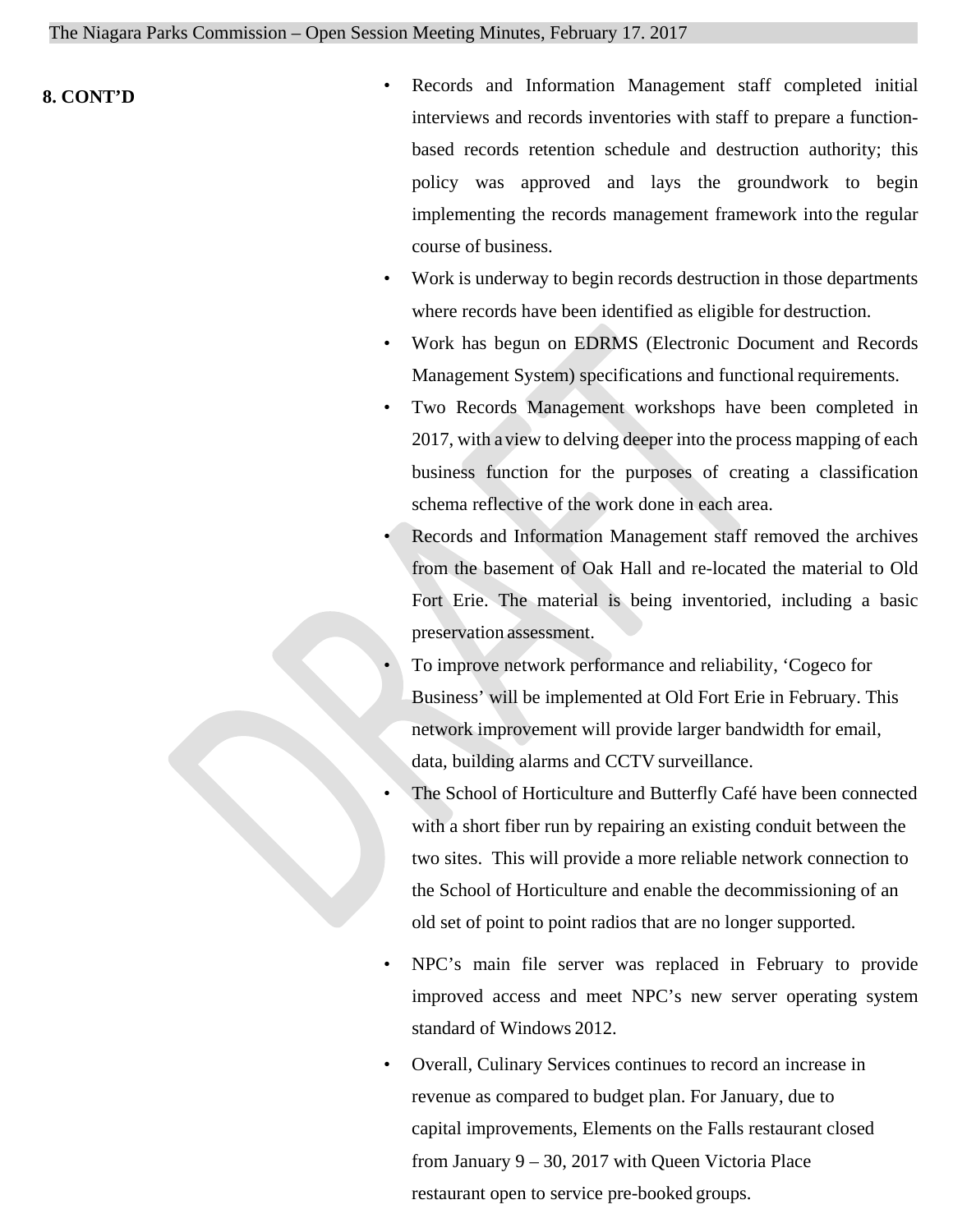- **8. CONT'D**  Procurement Activity from Nov 29 through Jan 27, 2017 there were 87 procurement projects valued at approximately \$3.24 million facilitated by the Procurement division.
	- Working through the Ministry, Heritage is now offering brief Skype tours for educators. These short visits are a glimpse of Niagara Parks Commission offerings.
	- Legends on the Niagara and Whirlpool golf courses are handling the winterwell. To date, there are no issues with regards to the turf. It is anticipated that a standard opening date will occur in early April at both golf courses.
	- The Legends on the Niagara winter indoor golf academy is fully operational, providing a full range of services seven days a week. Services include indoor practice combined with coaching utilizing the swing analysis recorders. The golf simulator is available to rent on an hourly basis with a selection of 30 golf courses to play
	- Winter maintenance continues throughout the Parks. As well, Forestry staffhave commenced pruning for hazards and equipment clearances in the Queenston Heights Park area.
	- The additional crew to the Forestry department provides for two distinct teams:
	- Removal and Project team: This team will be responsible for the majority of tree removals throughout the NPC. At this time, they are focused on the Emerald Ash Borer removals.
	- Pruning and Maintenance team: This team will focus on the management of our living urban forest with emphasis on structural pruning forsafety starting in the highest trafficked areas of the park and the pruning for health and esthetics of our trees.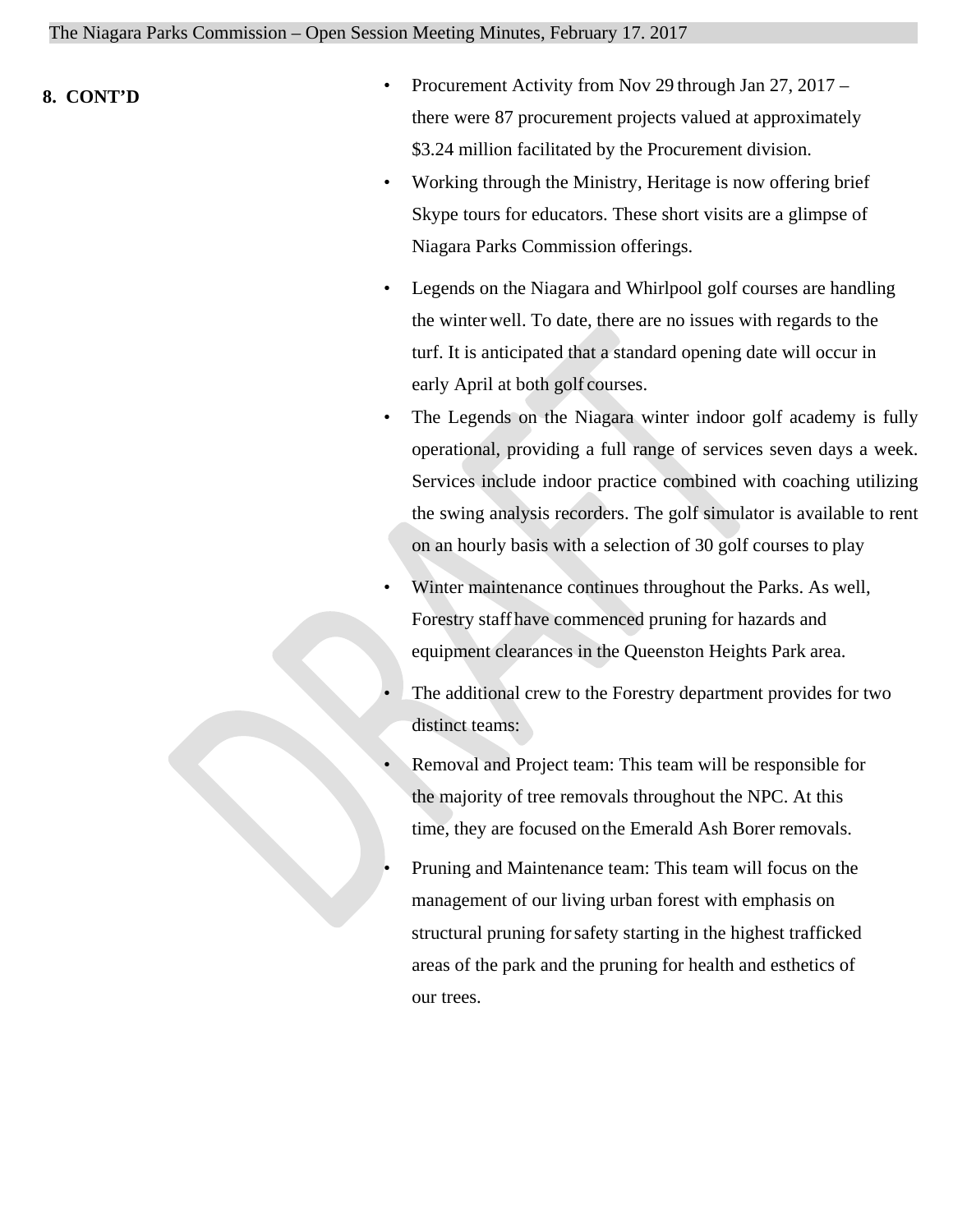- **8. CONT'D**  The Canadian Raptor Conservancy was the successful proponent to the "Live Raptor Bird" display which will complement the ROM Northern Owl Exhibit set to launch February 13, 2017. The live birds and demonstrations are scheduled for Saturdays and key holiday dates starting Family Day weekend through to April 23, 2017.
	- In honour of Heritage Month and to support our coworkers at Table Rock, staff will be on hand at Table Rock through the long weekend of February, March Break and Easter. NPC will be commemorating all things Canada.
	- Culinary Services with Wedding and Social Sales hosted the 3rd annual NPC Wedding Show at Legends on the Niagara on January 28, 2017
	- Wedding and Social Sales with Marketing produced a new Wedding booklet highlighting NPC's Wedding Ceremony and Receptions Venues. The book represents a new and refreshed look for Niagara Parks Wedding locations
	- The School of Horticulture students came second place after participating in the "Come Alive Outside" Design Challenge supported by Landscape Ontario in October 2016. This community based program working with student ages is a significant contributor to the promotion of the School of Horticulture program.
	- NPC Staff and students participated in the Industry Trade Show and Congress for Landscape Ontario on January 9-11, 2017. To further promote the school in an increasingly competitive market, the School of Horticulture for the first time constructed a planted exhibit within the tradeshow.
	- December 12 Niagara Parks hosted 35 high school students from Sapporo, Japan, who were in Niagara to complete a Brock University Customized English Language Program.